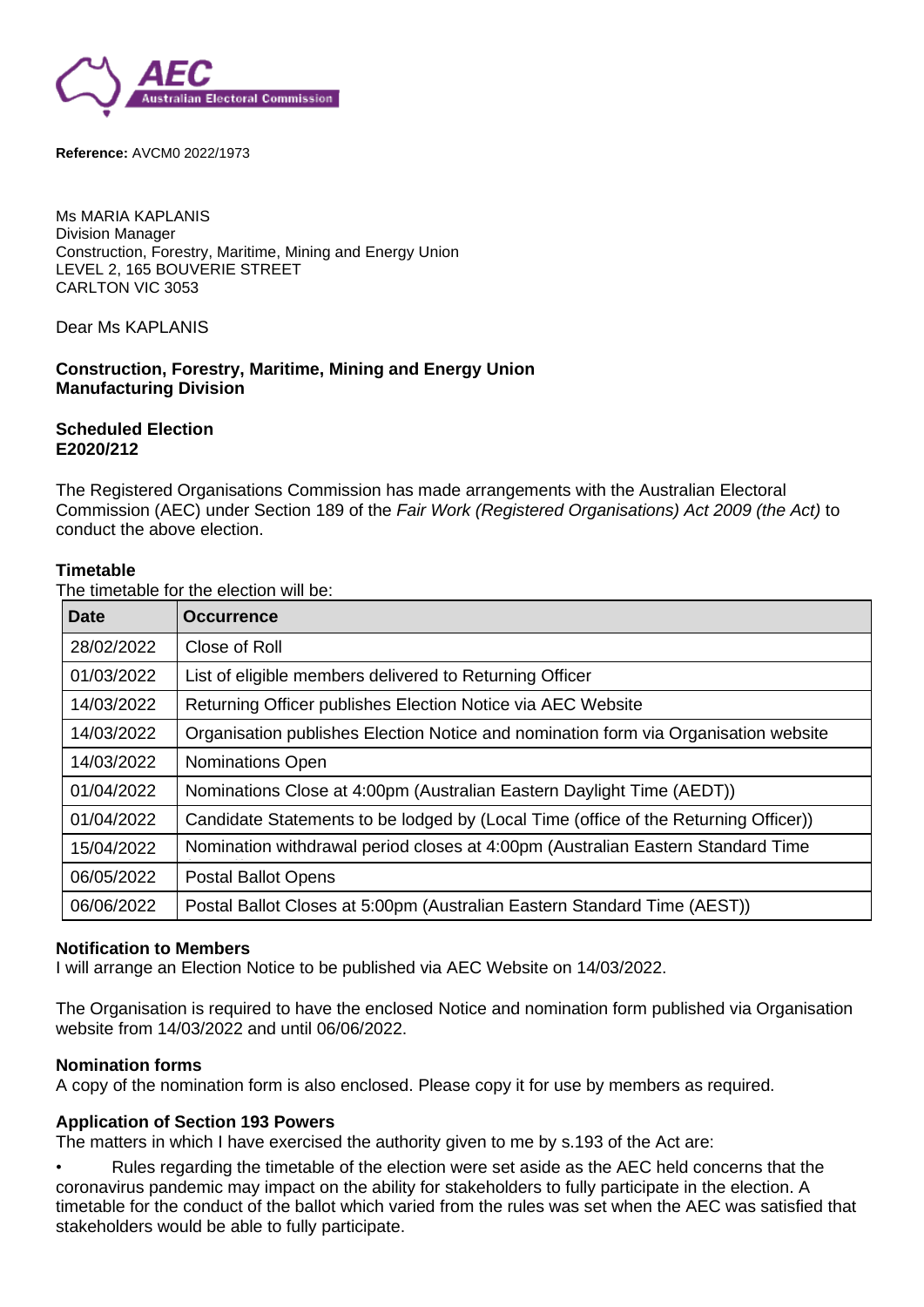• Rules specifying the method of lodgement of nominations were set aside as the AEC held concerns that the coronavirus pandemic would impact on the ability for potential candidates to nominate. Instead nominations were received electronically, via email/the AEC's portal.

# **Request to supply Register of Members Information**

The Roll of Voters for the above election will be those TCF Sector Members in accordance with Rule 9A(vi) of the Manufacturing Division Rules financial as at 28/02/2022. As the Returning Officer, I request you supply the following listing(s) of members of the CFMMEU - Manufacturing Division by the dates that are specified:

| Listing                                                                                                                                                                                                                                                                                                                                                                                                                                                                                                                                                               | <b>Date Required</b>                |
|-----------------------------------------------------------------------------------------------------------------------------------------------------------------------------------------------------------------------------------------------------------------------------------------------------------------------------------------------------------------------------------------------------------------------------------------------------------------------------------------------------------------------------------------------------------------------|-------------------------------------|
| Name and member information (identified below), of every member who<br>(a)<br>was financial at 28/02/2022 in accordance with the rules of the<br>Organisation                                                                                                                                                                                                                                                                                                                                                                                                         | 01/03/2022                          |
| (b) Update(s) listing members who:<br>i. were inadvertently included on a listing<br>were inadvertently omitted from a listing who are eligible<br>ii.<br>have changed name, address or any other personal details<br>iii.<br>iv. have changed electorate/s<br><b>PLEASE NOTE:</b> any deletions [b (i)], additions [b (ii)] or electorate<br>changes [b (iv)] must be updates to the roll as at 28/02/2022.<br>Updates which occur after this date cannot be accepted and so,<br>should not be provided, except where they are changes relating to<br>b (iii) above. | 04/04/2022                          |
| The names of members appearing on a listing who have ceased to be<br>(C).<br>members by 06/05/2022.                                                                                                                                                                                                                                                                                                                                                                                                                                                                   | The day before the<br>Ballot opens. |
| Any change of address details for members appearing on listing (a) and<br>(d)<br>not provided on 04/04/2022.                                                                                                                                                                                                                                                                                                                                                                                                                                                          | 02/05/2022                          |

# **Electronic listings**

Organisations are requested to submit data and documents electronically via the AEC Electoral Event Portal. A link to the portal can be found on the AEC website [\(www.aec.gov.au\)](https://www.aec.gov.au/) under Elections, Industrial elections and ballots.

The List of Members is to be supplied as an Excel file.

Lists should not be emailed as Commonwealth Guidelines provide that classified information, including personal information, should not be transmitted by email.

# **Member Information**

Name and member information (identified below) of every member, eligible to be included in the electorate/s for the election, who was financial at 28/02/2022 in accordance with the rules of the Organisation.

A record for each eligible member is to include the following information in separate fields:

- Membership number,
- Member surname,
- Member (full) first name/s,
- Email
- Address line 1 (BUILDING NAME AND UNIT/FLAT/TOWNHOUSE NUMBER),
- Address line 2 (STREET ADDRESS OR PO BOX),
- Address line 3 (CITY/TOWN).
- STATE (Aust Post Abbrev).
- Postcode,
- COUNTRY (OUTSIDE AUST ONLY)
- Electorate Code (see below)
- "Incorrect last known address" code (see below)
- "Workplace Address" Code (see below)